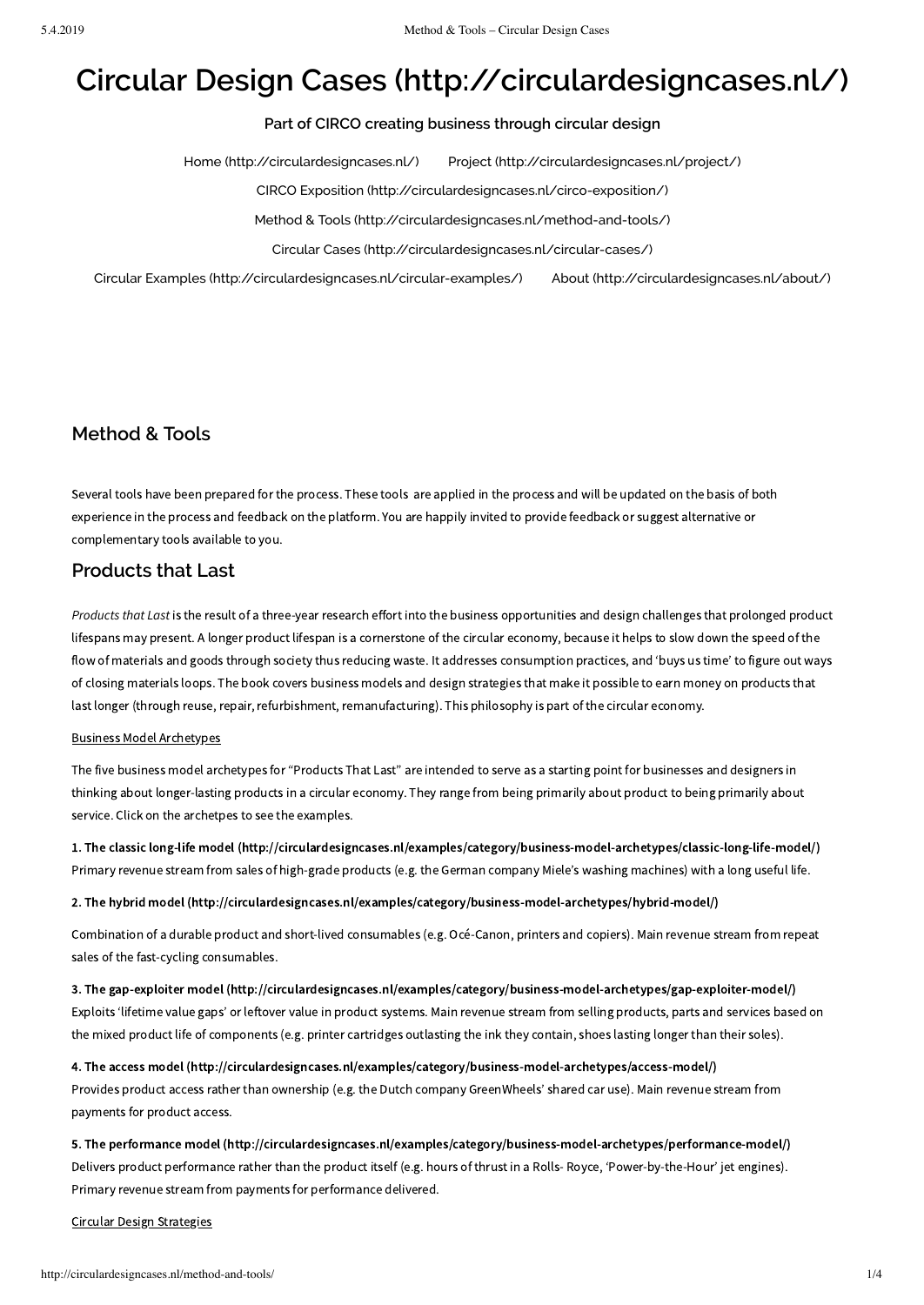#### 5.4.2019 Method & Tools – Circular Design Cases

Clustering the result of existing research done at Delft University of Techonoloy has led to the identification of six design strategies for circular product design. Click on the strategies to see the examples.

1. Design for Product Attachment and Trust [\(http://circulardesigncases.nl/examples/category/circular-design-strategies/product](http://circulardesigncases.nl/examples/category/circular-design-strategies/product-attachment-and-trust/)attachment-and-trust/)

Creating products that will be loved, liked or trusted longer

2. Design for Product Durability [\(http://circulardesigncases.nl/examples/category/circular-design-strategies/product-durability/\)](http://circulardesigncases.nl/examples/category/circular-design-strategies/product-durability/) Developing products that can take wear and tear without breaking down

3. Design for Standardization & Compatibility [\(http://circulardesigncases.nl/examples/category/circular-design-](http://circulardesigncases.nl/examples/category/circular-design-strategies/standardization-compatibility/)

strategies/standardization-compatibility/)

Creating products with parts or interfaces that fit other products as well

4. Design for Ease of maintenance and Repair [\(http://circulardesigncases.nl/examples/category/circular-design-strategies/ease-of](http://circulardesigncases.nl/examples/category/circular-design-strategies/ease-of-maintenance-and-repair/)maintenance-and-repair/)

Enabling products to be maintained in tip-top condition

5. Design for Upgradability & Adaptability [\(http://circulardesigncases.nl/examples/category/circular-design-strategies/upgradability](http://circulardesigncases.nl/examples/category/circular-design-strategies/upgradability-adaptability/)adaptability/)

Allowing for future expansion and modification

6. Design for Dis- and Reassembly [\(http://circulardesigncases.nl/examples/category/circular-design-strategies/dis-reassembly/\)](http://circulardesigncases.nl/examples/category/circular-design-strategies/dis-reassembly/) Ensuring products and parts can be separated and reassembled easily

source: www.productsthatlast.nl [\(http://productsthatlast.nl/site/app/index2.html#/page/0/6\)](http://productsthatlast.nl/site/app/index2.html#/page/0/6)



source: www.productsthatlast.nl [\(http://www.productsthatlast.nl\)](http://www.productsthatlast.nl/)

## **Circular Design Toolbox**

The Circular Design Toolbox is applied in the process and will be updated on the basis of both experience in the process and feedback on the platform.

#### Circular Design Checklist

This document provides a set of design elements underlying the six Products that Last design strategies. It is prepared by Reversed Concepts as some sort of checklist to support designers in starting to work with the design strategies. It is based on publications also used as input for the Products that Last framework but (explicitly) not part of the framework. In working with the Circular Exemples and Design Cases the checklist will be tested and adjusted.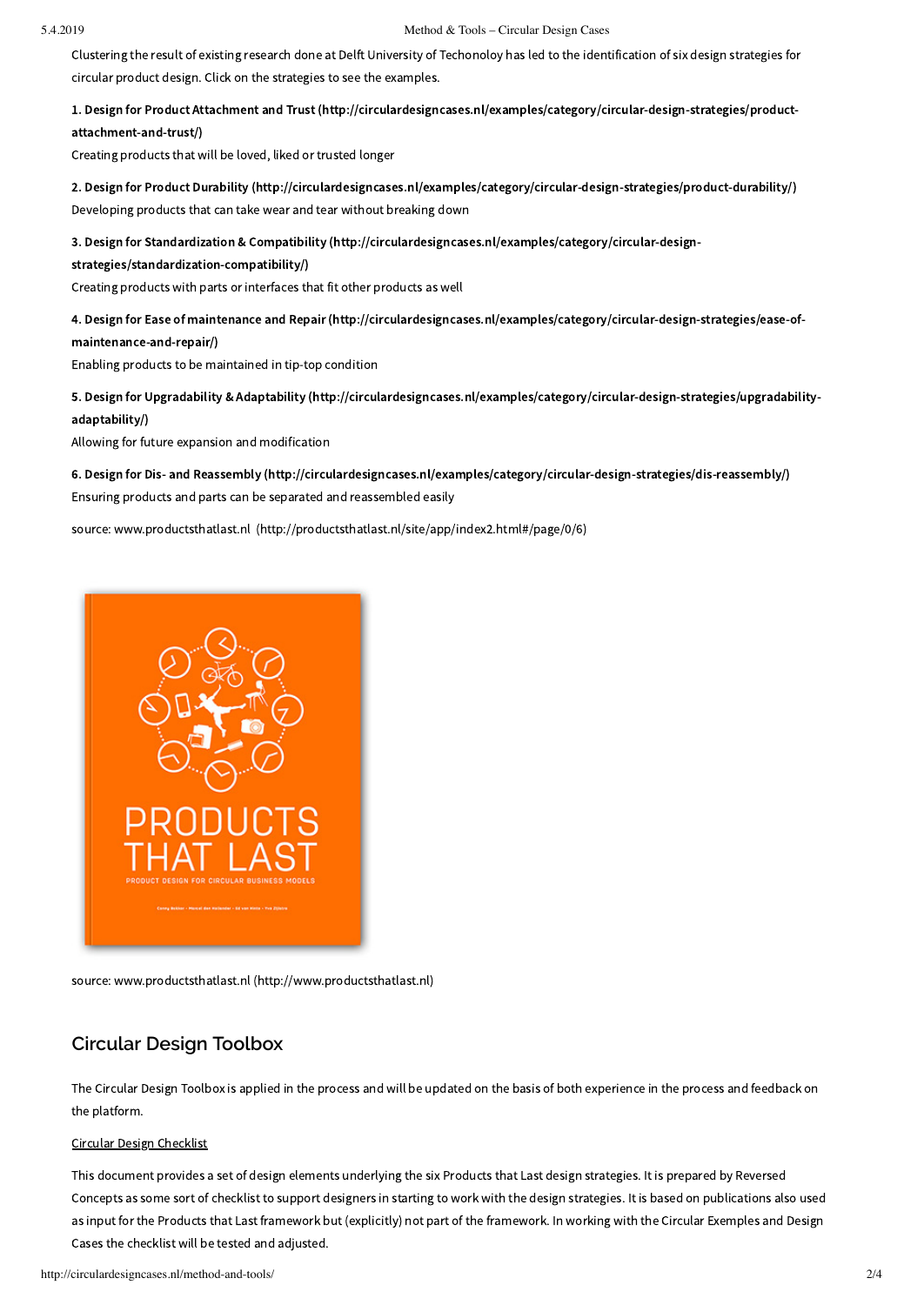- Compact presentation of the checklist [\(http://circulardesigncases.nl/wp-content/uploads/2015/04/circular-design](http://circulardesigncases.nl/wp-content/uploads/2015/04/circular-design-checklist_version-0-9_150420.pdf)checklist\_version-0-9\_150420.pdf)
- Underlying document including bibliography [\(http://circulardesigncases.nl/wp-content/uploads/2015/04/circular-design](http://circulardesigncases.nl/wp-content/uploads/2015/04/circular-design-checklist_bibliography_january2015.pdf)checklist\_bibliography\_january2015.pdf)

In the May 7th workshop we have tested the checklist for the first time by providing a set of cards (http://circulardesigncases.nl/wp[content/uploads/2015/05/circular-design-cards-v1-1.pdf\)](http://circulardesigncases.nl/wp-content/uploads/2015/05/circular-design-cards-v1-1.pdf) (on business card format) to all participants to guide them in applying the circular design strategies. It is too early to draw any conclusions rather than it was very usefull, much infomation to process in a short timeframe and not all definitions were that clear. Your invited to check the cards and share your opinion with us.

#### Business questions

- 1. Value proposition and customer relationships
- 2. Revenue model and cost structure
- 3. Key activities and key resources
- 4. Distribution and key partners

### Added Value Elements

- Sales
- Operational services
- Installation services
- Maintenance services
- Commercial services
- Supportive services
- Logistic services
- $\bullet$ Leasing , renting and sharing
- Platform services  $\bullet$
- Recycling

In collaboration with:



(http://www.io.tudelft.nl)



[\(http://www.reversedconcepts.nl\)](http://www.reversedconcepts.nl/)



[\(http://www.clicknl.nl/design/circo/\)](http://www.clicknl.nl/design/circo/)